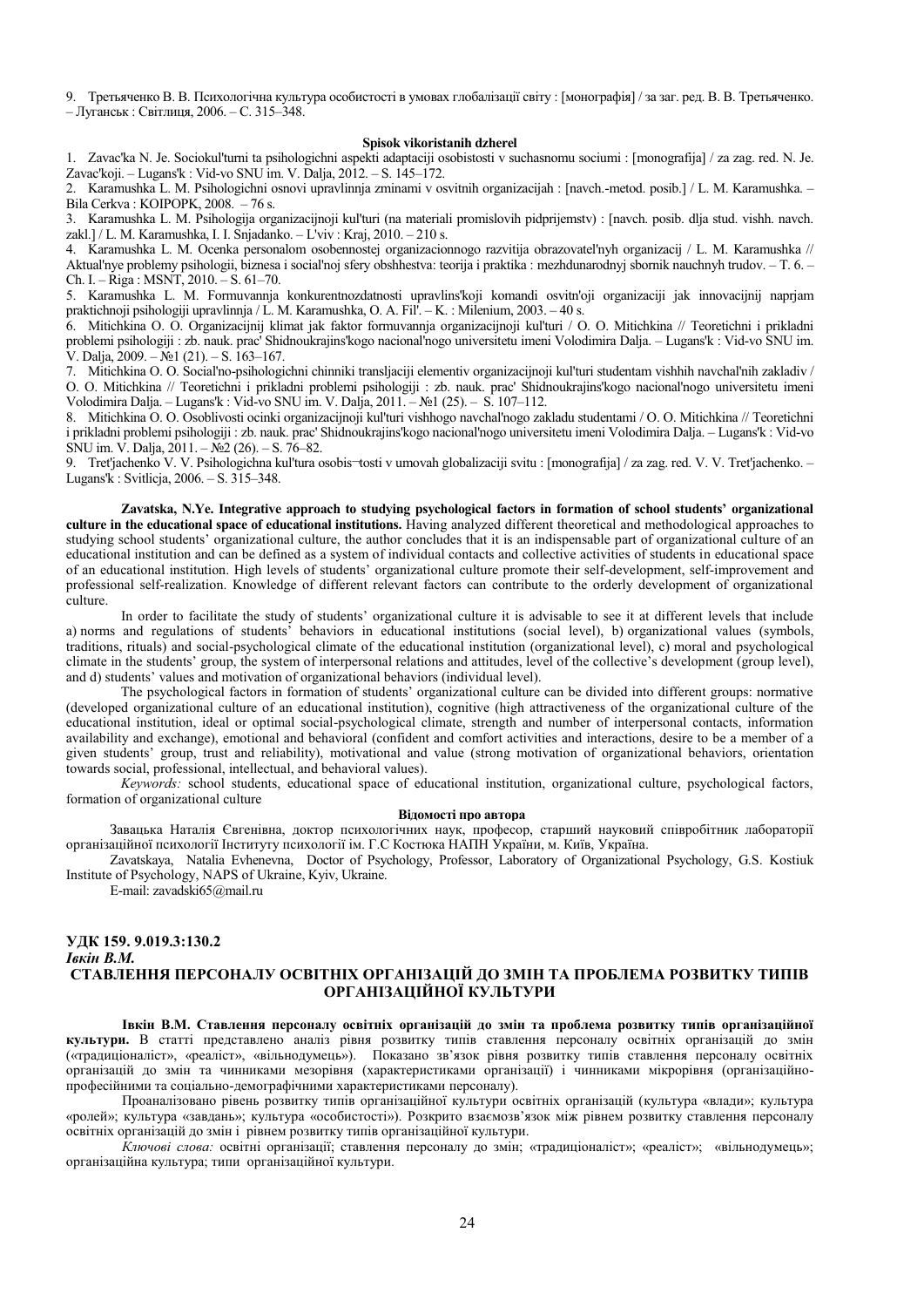# Iвкин В.М. Отношение персонала образовательных организаций к изменениям и проблема развития типов **организационной культуры.** В статье представлен анализ уровня развития типов отношения персонала образовательных

организаций к изменениям («традиционалист», «реалист», «вольнодумец»). Показана связь уровня развития типов • отношения персонала образовательных организаций к изменениям и факторами мезоуровня (характеристиками организации) и факторами микроуровня (организационно-профессиональными и социально-демографическими характеристиками персонала).

Проанализирован уровень развития типов организационной культуры образовательных организаций (культура «власти»; культура «ролей»; культура «заданий»; культура «личности»). Раскрыта взаимосвязь между уровнем развития отношения персонала образовательных организаций к изменениям и уровнем развития типов организационной культуры.

Ключевые слова: образовательные организации; отношение персонала к изменениям; «традиционалист»; «реалист»; «вольнодумец»; организационная культура; типы организационной культуры.

Постановка проблеми. В сьогоднішніх умовах постійних соціально-економічних, інформаційних і технологічних змін, які спостерігаються в усіх сферах соціального життя, як на національному, так і на міжнародному рівні, ставлення персоналу освітніх організацій до змін виступає важливим чинником забезпечення успішної діяльності освітніх організацій.

Аналіз останніх досліджень і публікацій. Аналіз літератури показує, що проблема впровадження змін в освітніх організаціях знайшла певне відображення в літературних джерелах [1; 4; 5; 6; 8; 9 та ін.]. У цих роботах розкрито сутність змін, види змін, які спостерігаються в освітніх організаціях, їх позитивні та негативні аспекти, співвілношення змін та організаційного розвитку. Окрім того, проаналізовано причини опору персоналу освітніх організацій змінам та причини їх пололання, особливості пілготовки персоналу ло ввелення змін тощо.

Однак, проблема ставлення персоналу освітніх організацій до змін у контексті його взаємозв'язку з типами організаційної культури освітніх організацій не виступала раніше предметом спеціального вивчення.

Виходячи із актуальності проблеми та її недостатньої розробки, нами визначено таку мету дослідження: проаналізувати особливості ставлення персоналу освітніх організацій до змін і визначити взаємозв'язок між рівнем розвитку ставлення персоналу до змін та рівнем розвитку типів організаційної культури освітніх організацій.

Виклад основного матеріалу і результатів дослідження. Дослідження типів ставлення персоналу до змін здійснювалося за допомогою методики «Як Ви ставитесь до змін?» К. Фрайлінгера, І. Фішера [8]. Ця методика дає можливість виділити такі типи ставлення особистості до змін: «традиціоналіст»; «реаліст»; «вільнолумець».

Для вивчення особливостей розвитку типів організаційної культури використовувалася методика «Визначення типу організаційної культури» Ч. Хенді [7]. За допомогою цієї методики можна проаналізувати такі типи організаційної культури: культура «влади», культура «ролей», культура «завдань», культура «особистості».

Зазначені методики входили до складу «Комплексу методик для вивчення особливостей та детермінант розвитку організаційної культури освітніх організацій», який використовувався для дослідження організаційної культури в рамках наукового проекту лабораторії організаційної психології Інституту психології імені Г.С. Костюка НАПН України «Психологічні детермінанти розвитку організаційної культури» (2013–2015 рр., науковий керівник – член-кор. НАПН України, проф. Л.М. Карамушка) [2].

Лослілження проволилося у 2014 році на базі загальноосвітніх навчальних заклалів Київської області. В опитуванні взяло участь 306 педагогічних працівників загальноосвітніх навчальних закладів традиційного  $(42,5%)$  та інноваційного  $(57,5%)$  типів.

Статистична обробка даних здійснювалась із використанням комп'ютерної програми SPSS (версія 13). Дослідження проходило в чотири основні етапи.

Перший етап дослідження полягав у вивченні особливостей **ставлення персоналу освітніх організацій до змін.** 

На основі наведених у *табл*. 1 даних можна дійти висновку, що в опитаних учасників дослідження у ставленні до змін на першому місці (за рівнем представленості осіб з високим рівнем вираженості певного типу ставлення до змін) знаходиться такий тип, як «традиціоналіст» (34,30%), далі слідує «реаліст» (31,0%), і на останньому місці, із значним відривом, знаходиться «вільнодумець» (25,8%).

 $Ta6nuy21$ 

| Рівні розвитку типів ставлення персоналу освітніх організацій до змін (%) |                                  |          |         |  |
|---------------------------------------------------------------------------|----------------------------------|----------|---------|--|
| Типи<br>ставлення<br>ДО                                                   | Рівні розвитку ставлення до змін |          |         |  |
| змін                                                                      | Низький                          | Середній | Високий |  |
| «Традиціоналіст»                                                          | 27,3                             | 38,4     | 34,3    |  |
| «Реаліст»                                                                 | 24,3                             | 44.8     | 31,0    |  |
| «Вільнодумець»                                                            | 47,0                             | 27,2     | 25,8    |  |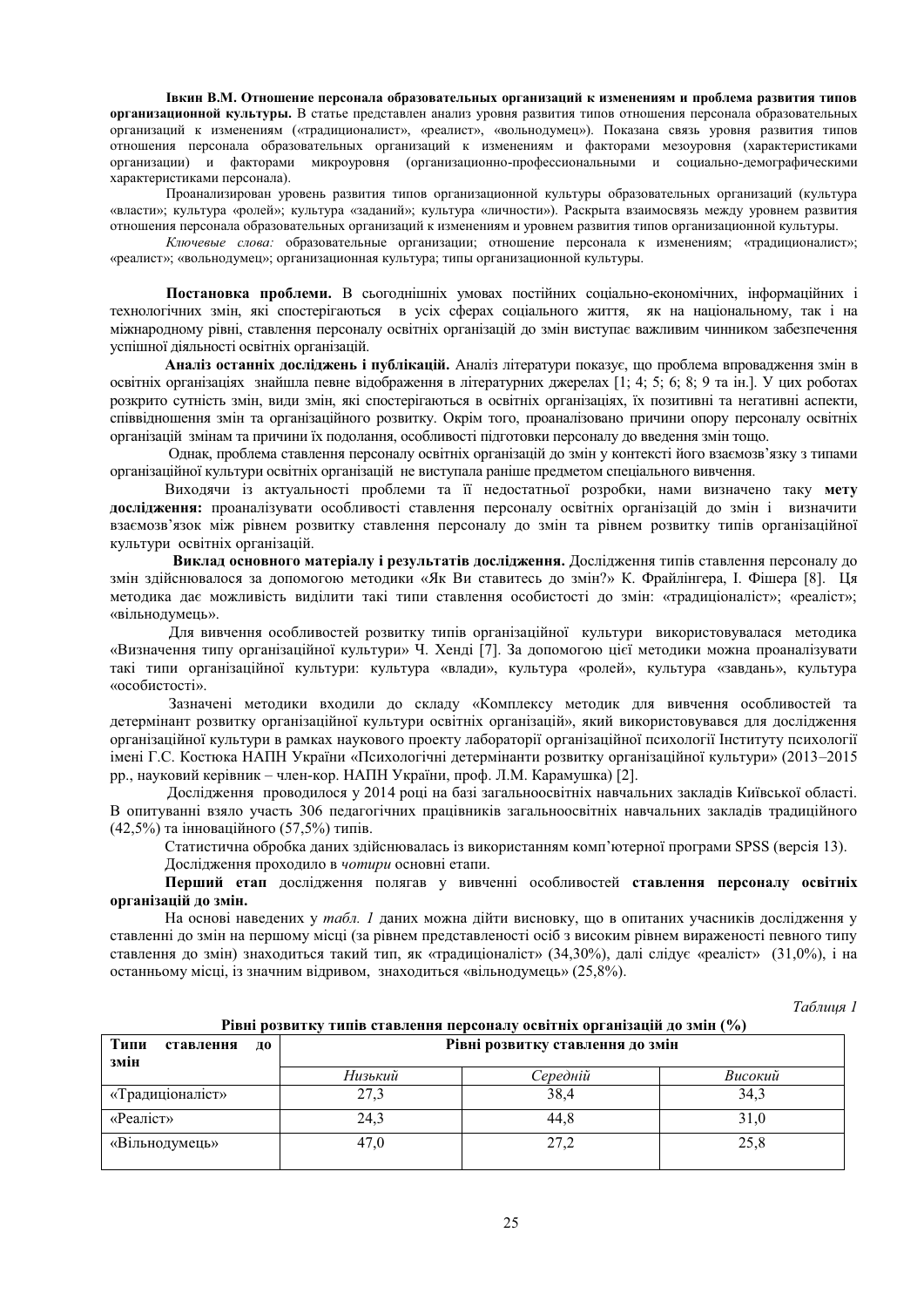Очевидно, переважання серед опитаних «традиціоналістів» і «реалістів» і обумовлює недостатню орієнтацію персоналу освітніх організацій на впровадження інноваційних змін в освітніх організаціях.

**Другий етап** дослідження був спрямований на вивчення взаємозв'язку між рівнем розвитку певного **ТИПУ СТАВЛЕННЯ ПЕРСОНАЛУ ЛО ЗМІН ТА ЧИННИКАМИ МЕЗОРІВНЯ** (ХАРАКТЕРИСТИКАМИ ОРГАНІЗАЦІЇ) **і ЧИННИКАМИ мікрорівня** (організаційно-професійними та соціально-демографічними характеристиками персоналу).

Базуючись на підході Л. Карамушки [2], до основних «зовнішніх» чинників організації в дослідженні було віднесено: «тип освітньої організації»; «кількість людей, які працюють в організації»; «час існування організації»; «місце розташування організації».

Відповідно, за вказаними характеристиками освітні організації були розподілені на такі групи: а) за типом організації: традиційні навчальні заклади; інноваційні навчальні заклади; б) за кількістю людей, які *працюють в організації:* до 50 працівників; від 50 до 100 працівників; понад 100 працівників; в) за часом iснування організації: до 15 років; від 16 до 20 років; понад 20 років; г) за місцем розташування організації: розташовані в селі; розташовані в місті.

Як свідчать дані, які наведено в *табл. 2*, існує негативний статистично значущий зв'язок між рівнем розвитку такого типу ставлення до змін персоналу освітніх організацій, як «*реаліст»* (r=-0,145; p<0,05), та типом навчального закладу. Суть цього зв'язку полягає в тому, що в інноваційних навчальних закладах кількість осіб, які належать до типу ставлення до змін «реаліст», зменшується, порівняно з традиційними навчальними закладами. Очевидно, можна говорити про те, що в інноваційних навчальних закладах більш вираженою є схильність персоналу думати нестандартно, нетрадиційно, що і обумовлює можливість **впровадження інноваційних підходів в організації їхньої діяльності.** 

*Таблиия* 2

| Типи<br>ставлення<br>ДО<br>змін | Тип навчального<br>закладу | Кількість осіб,<br>які працюють<br>в організації | Час існування<br>організації | Місце<br>розташування<br>організації |
|---------------------------------|----------------------------|--------------------------------------------------|------------------------------|--------------------------------------|
| «Традиціоналіст»                | $-0,075$                   | 0,027                                            | 0,012                        | 0.084                                |
| «Реаліст»                       | $-0.145*$                  | 0.032                                            | $-0,037$                     | 0.092                                |
| «Вільнодумець»                  | $-0.038$                   | $-0,034$                                         | 0,112                        | 0,007                                |

#### Взаємозв'язок між рівнем розвитку ставлення до змін персоналу освітніх організацій **ɬɚɯɚɪɚɤɬɟɪɢɫɬɢɤɚɦɢɨɪɝɚɧɿɡɚɰɿʀ***rs***)**

 $*_{p < 0.05}$ 

Разом із тим, дослідження не виявило статично значущого зв'язку між типом ставлення персоналу освітніх організацій до змін та такими характеристиками організації, як «кількість людей, які працюють в організації», «час існування організації», «місце знаходження організації».

Згідно з підходом Л. Карамушки [2], організаційно-професійні чинники розвитку організаційної культури, як чинники мікрорівня, були розподілені на три основні групи: а) посадово-кваліфікаційні (посада, кваліфікаційна категорія; педагогічне звання); б) освітньо-стажеві (рівень освіти; тип освіти; загальний стаж роботи; стаж роботи на посаді); в) стимулюючі (наявність або відсутність нагород республіканського або регіонального рівня).

Результати дослідження показали, що існують статично значущі зв'язки між ставленням персоналу освітніх організацій до змін та лише однією групою організаційно-професійних характеристик (посадовокваліфікаційними характеристиками персоналу).

Зазначимо, за посадово-кваліфікаційними характеристиками (чинниками) опитувані були розподілені на такі групи: а) *за посадою*: педагогічні працівники початкової школи; педагогічні працівники середньої школи; педагогічні працівники старшої школи; управлінський склад освітніх організацій; б) за кваліфікаційною *категорією:* спеціаліст; спеціаліст I або II категорії; спеціаліст вищої категорії; в) за педагогічним званням: відсутність звання; старший учитель або викладач; методист.

 $A$ к випливає із даних, які представлено в *табл*. З, виявлено зв'язок між рівнем розвитку такого типу ставлення до змін, як «традиціоналіст» та таким чинником, як «педагогічне звання» (r=-0,180; p<0,05). Це проявляється в тому, що в міру підвищення педагогічного звання рівень вираженості такого типу ставлення до змін, як «традиціоналіст», підвищується. Ця тенденція, напевне, відображає реальну тенденцію в освітніх організаціях, коли перехід до кваліфікаційної категорії «методист» сприяє утвердженню ними лише «відпрацьованих» технологій роботи і не сприяє впровадженню нових, «революційних», підходів.

У дослідженні не виявлено статистично значущого зв'язку між рівнем розвитку типів ставлення персоналу до змін та такими організаційно-професійними характеристиками, як «освітньо-стажеві» та «стимулюючі», а також соціально-демографічними характеристиками (вік, стать, сімейний стан) персоналу.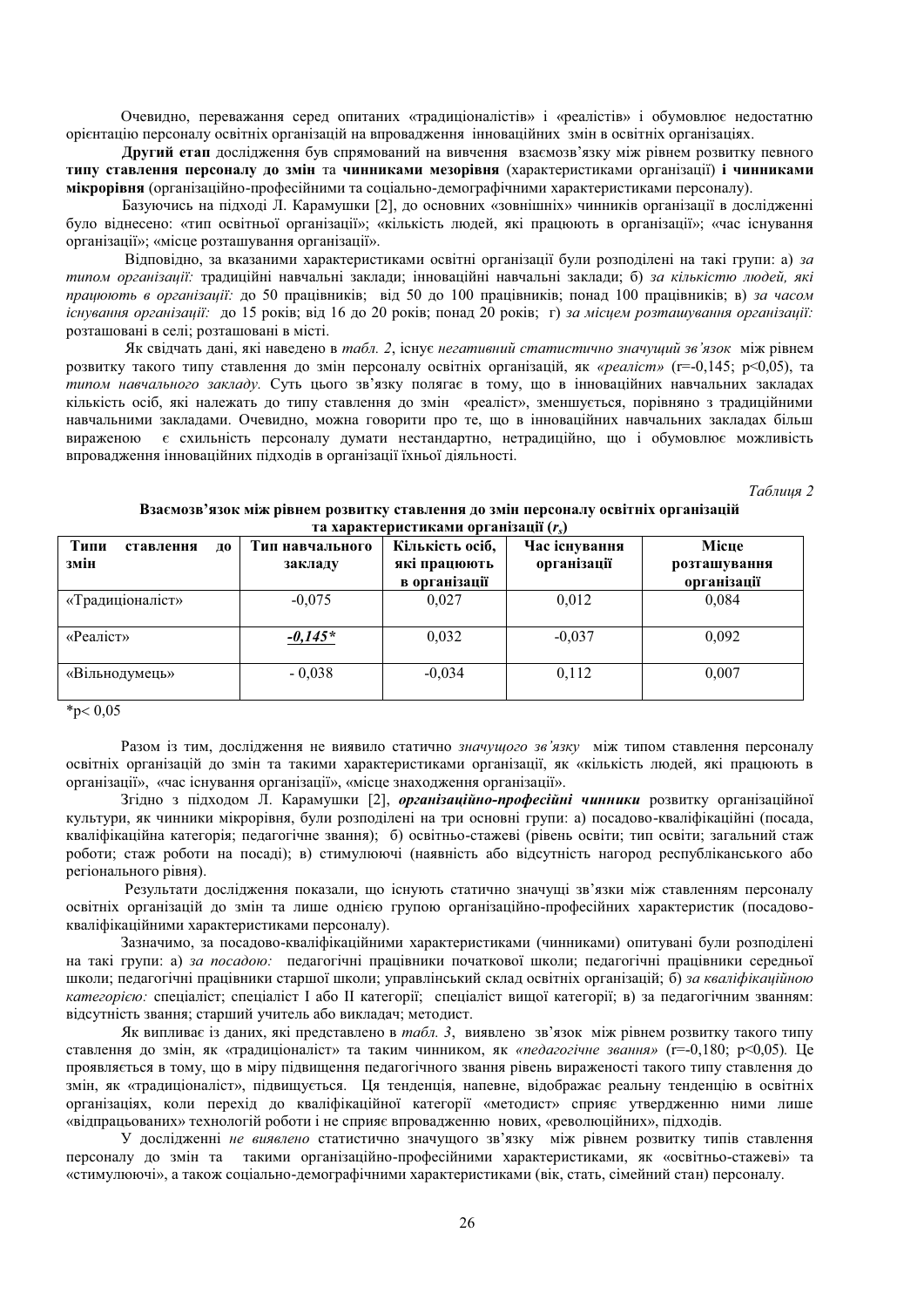У цілому, результати дослідження показали досить незначний вплив чинників мезо- та мікрорівня на ставлення персоналу освітніх організацій до змін.

#### *Таблиия 3*

| та організаційно-професійними зипниками (посадоро-краліфікаційними) (г $\eta$ |                          |           |                    |  |
|-------------------------------------------------------------------------------|--------------------------|-----------|--------------------|--|
| Типи ставлення до змін                                                        | Кваліфікаційна<br>Посада |           | Педагогічне звання |  |
|                                                                               |                          | категорія |                    |  |
| «Традиціоналіст»                                                              | 0,080                    | $-0.100$  | $0,180*$           |  |
| «Реаліст»                                                                     | $-0.065$                 | 0.024     | 0.137              |  |
| «Вільнодумець»                                                                | $-0.008$                 | $-0.047$  | 0.022              |  |

Взаємозв'язок між рівнем розвитку ставлення до змін персоналу освітніх організацій **ɬɚɨɪɝɚɧɿɡɚɰɿɣɧɨ-ɩɪɨɮɟɫɿɣɧɢɦɢɱɢɧɧɢɤɚɦɢ ɩɨɫɚɞɨɜɨ-ɤɜɚɥɿɮɿɤɚɰɿɣɧɢɦɢ***rs***)** 

 $*_{p < 0.05}$ 

# На третьому етапі вивчався рівень розвитку типів організаційної культури освітніх організацій.

Як видно із табл. 4, на першому місці за таким показником, як високий рівень розвитку організаційної культури, знаходиться культура «ролі» (41,6%), далі слідує культура «завдання» (29,6%), і на останніх місцях, із значним відривом від двох попередніх типів культур, знаходяться культура «влади» (19,9%) та культура «особистості» (19,7%).

**Ɋɿɜɧɿɪɨɡɜɢɬɤɭɬɢɩɿɜɨɪɝɚɧɿɡɚɰɿɣɧɨʀɤɭɥɶɬɭɪɢɨɫɜɿɬɧɿɯɨɪɝɚɧɿɡɚɰɿɣ (%)** 

**Таблиия 4** 

| гівні розвитку типів організаційної культури освітніх організацій (70) |                                  |          |         |  |
|------------------------------------------------------------------------|----------------------------------|----------|---------|--|
| організаційної<br>Типи                                                 | Рівні розвитку ставлення до змін |          |         |  |
| культури                                                               |                                  |          |         |  |
|                                                                        | Низький                          | Середній | Високий |  |
|                                                                        |                                  |          |         |  |
| Культура «влади»                                                       | 30,8                             | 49,3     | 19,9    |  |
| Культура «ролі»                                                        | 21,5                             | 36,9     | 41,6    |  |
| Культура «завдання»                                                    | 29,9                             | 40,5     | 29,6    |  |
| Культура «особистості»                                                 | 38,5                             | 41,8     | 19,7    |  |

Отримані дані свідчать про те, що в освітніх організаціях переважає тип організаційної культури «ролі», який згідно з підходами, наявними в літературі [3], належить до «консервативних» типів організаційної культури. Разом із тим, позитивно можна оцінити той факт, що інший тип організаційної культури (культура «влади»), який також, згідно із згаданими підходом, належить до «консервативних» типів, представлений значно менше. Тобто можна зробити висновок, що серед «консервативних» типів організаційної культури переважають не авторитарні типи культур, а функціональні, що також можна оцінити в цілому позитивно.

Також отримані дані говорять про те, що недостатньо представленими в практиці діяльності освітніх організацій є «прогресивні» типи організаційних культур (культура «завдань» і культура «особистості»), особливо культура «особистості». Тому посилення «прогресивних» типів організаційної культури в діяльності освітніх організацій є, на наш погляд. одним із перспективних напрямків їхньої діяльності.

I на четвертому, заключному, етапі вивчався взаємозв'язок між особливостями ставлення персоналу **освітніх організацій до змін і типами організаційної культури.** 

Дані, які наведені в *табл. 5*, свідчать про те, що існує позитивний статистично значущий взаємозв'язок (r=0,166; p<0,01) між рівнем розвитку такого типу ставлення до змін, як «традиціоналіст», та рівнем розвитку такого типу організаційної культури, як культура «ролей». Суть виявленої закономірності полягає в тому, що кількість осіб, які належать до типу ставлення до змін «традиціоналіст», зростає в освітніх організаціях, яким притаманний такий тип організаційної культури, як культура «ролей». І відповідно, спостерігається зворотний зв'язок: в організаціях з організаційною культурою «ролі» переважає персонал із типом ставлення до змін «традиціоналіст», оскільки такий тип культури зорієнтований, насамперед, на чіткий розподіл функцій і ефективне виконання.

Це узгоджується із положенням, яке висунули Л.М. Карамушка, А.М. Шевченко [3], що такий тип організаційної культури, як культура «ролей», належать до «консервативних» типів організаційної культури освітніх організацій, оскільки їх упровадження в освітніх організаціях не орієнтоване на досягненню нових, інноваційних результатів.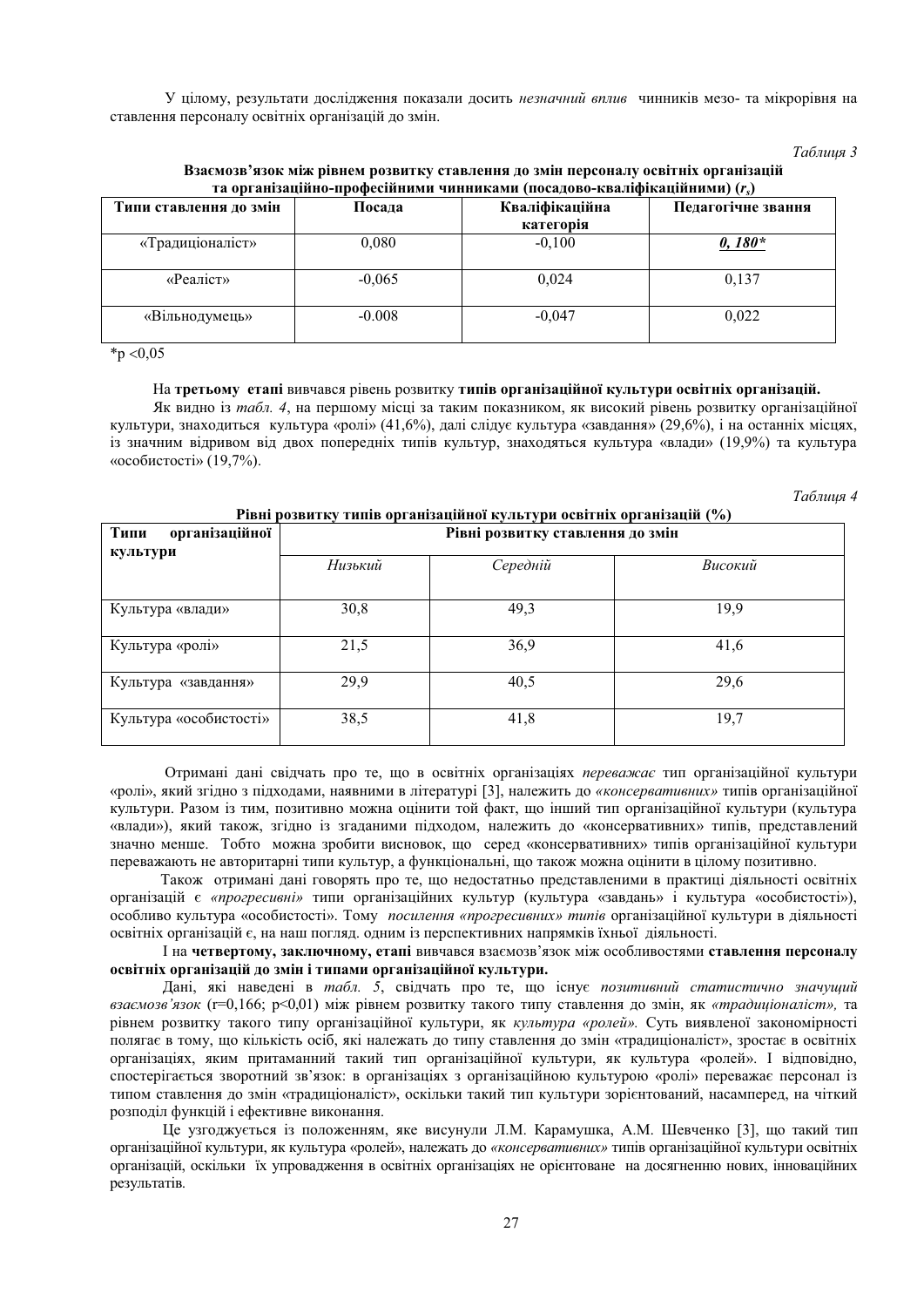# Зв'язок між рівнем розвитку ставлення до змін персоналу освітніх організацій та типами **koprahiзанійної культури (коефінієнт корелянії г.)**

| Типи<br>ставлення<br>ДО<br>змін |                     | Види організаційної культури |                       |                           |
|---------------------------------|---------------------|------------------------------|-----------------------|---------------------------|
|                                 | Культура<br>«влади» | Культура<br>«ролей»          | Культура<br>«завдань» | Культура<br>«особистості» |
| «Традиціоналіст»                | $-0,017$            | $0,166**$                    | 0,062                 | 0,020                     |
| «Реаліст»                       | 0,054               | 0,011                        | 0,069                 | $-0,044$                  |
| «Вільнодумець»                  | 0,080               | $-0.030$                     | 0,037                 | $0,123*$                  |

 $*p < 0.05; **p < 0.01$ 

Окрім того, виявлено *позитивний статистично значущий взаємозв'язок* (r=0,123; p<0,05) між рівнем розвитку такого ставлення до змін, як «вільнодумець» та таким типом організаційної культури, як культура «особистості». Суть виявленої закономірності полягає в тому, що кількість осіб, які належать до типу ставлення до змін «вільнодумець», зростає в освітніх організаціях, яким притаманний такий тип організаційної культури, як культура «особистості». І відповідно, спостерігається зворотний зв'язок: в організаціях з типом організаційної культури культура «особистості» переважає персонал із типом ставлення до змін «вільнолумець», оскільки такий тип культури зорієнтований, насамперел, на висування нових ілей, створення умов для розвитку та самореалізації особистості.

Це, знову ж таки, узгоджується з положенням, які висловили Л.М. Карамушка, А.М. Шевченко [3], що такий тип організаційної культури, як культура «особистості» належить до «прогресивних» типів організаційної культури освітніх організацій, оскільки їх впровадження в освітніх організаціях сприяє як розвитку персоналу, так і організації в цілому.

Отже, результати четвертого етапу дослідження показали, що існує позитивний взаємозв'язок між певними типами ставлення персоналу освітніх органазцій до змін та певними типами організаційної культури.

**Висновки.** На основі результатів дослідження зроблено наступні висновки:

1. Констатовано переважання серед персоналу освітніх організацій таких типів ставлення персоналу до змін, як «традиціоналіст» та «реаліст», з недостатньою представленістю такого типу ставлення до змін, як «вільнолумень».

2. Виявлено статистично значущий зв'язок між певними типами ставлення до змін персоналу освітніх організацій та чинниками мезо- і мікрорівня: а) в інноваційних навчальних закладах кількість працівників, які належать до типу ставлення до змін «реаліст», зменшується, порівняно з традиційними навчальними закладами; б) у міру підвищення педагогічного звання персоналу рівень вираженості такого типу ставлення до змін, як «традиціоналіст», підвищується. В цілому, вплив чинників мезо- і мікрорівня на вияви ставлення персоналу до змін не є вираженим.

3. Констатовано переважання в освітніх організаціях «консервативного» типу організаційної культури (культури «ролей») і недостатню представленість «прогресивного» типу організаційної культури (культури «особистості»).

4. Встановлено, що існує позитивний статистично значущий взаємозв'язок між рівнем розвитку певних типів ставлення персоналу освітніх організацій до змін та рівнем розвитку певних типів організаційної культури: а) тип ставлення персоналу до змін «традиціоналіст» корелює з типом організаційної культури «ролі»; б) тип ставлення персоналу до змін «вільнодумець» корелює з типом організаційної культури «особистість».

5. Отримані результати доцільно враховувати у практиці діяльності освітніх організацій з метою забезпечення адекватного ставлення персоналу до змін та розвитку «прогресивних» типів організаційної культури.

Перспективи подальшого дослідження подягають в аналізі взаємозв'язку ставлення персоналу освітніх організацій до змін та типів організаційної культури в інноваційних і традиційних освітніх організаціях, організаціях з різною кількістю персоналу, розташованими в місті і в селі та ін.

### Список використаних лжерел

1. Бондарчук О.І. Психологічні проблеми соціалізації освітян в умовах соціально-економічних трансформацій / О.І. Бондарчук // Актуальні проблеми психології : зб. наук. праць Інституту психології ім. Г.С. Костюка АПН України / за ред. С.Д. Максименка, Л.М. Карамушки. – К., 2009. – Т. IX. – Ч. 2. – С. 35–44.

2. Карамушка Л.М. Комплекс методик для вивчення особливостей та детермінант розвитку організаційної культури • світніх організацій / Л.М. Карамушка, К.В. Терещенко, В.І. Лагодзінська, В.М. Івкін, А.М. Шевченко // Актуальні проблеми психології: Організаційна психологія. Економічна психологія. Соціальна психологія : зб. наук. праць Інституту